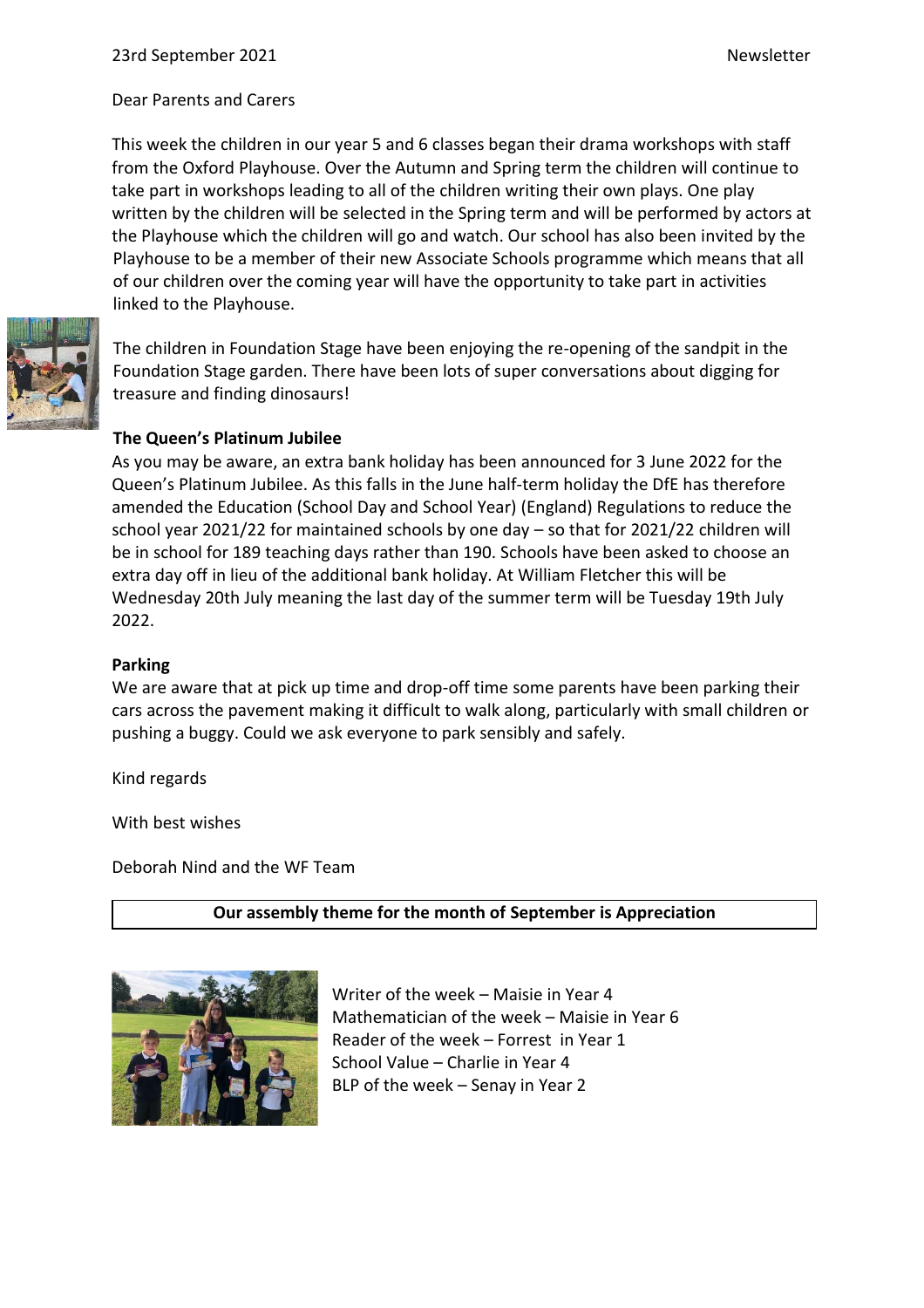# **Attendance EVERY SCHOOL DAY COUNTS!**

There are only 190 statutory school days in one year and 175 days (weekends and school holidays) available to use for holidays. Parents should avoid taking their children out of school during term time in order to go on holiday.

| <b>Class</b>      | Attendance for 13.09.21 - 17.09.21 |
|-------------------|------------------------------------|
| Eagles            | 97.88%                             |
| Kestrel           | 95.80%                             |
| Kingfishers       | 94.17%                             |
| Nightingales      | 95.74%                             |
| Owls              | 96.67%                             |
| Peregrine Falcons | 95.65%                             |
| <b>Red Kites</b>  | 98.57%                             |
| Robins            | 100%                               |
| Sky Larks         | 98.41%                             |
| <b>Swallows</b>   | 100%                               |
| Wrens             | 97.44%                             |
| Total             | 97.24%                             |

# **Breakfast Club**

Breakfast club runs every day from 07:30 – 08:45 in the Howard Hillsdon building (old playgroup). The children enjoy a range of breakfast cereals, fruit juices, yoghurts and toast, followed by the opportunity to play indoor games. The cost is £5.00 per child. If you would like your children to take part in breakfast club, **please see the staff in the office to book prior to attendance, the office is now taking bookings for this term.**

# **Bringing toys into School**

A reminder that children should not bring in toys and items from home into school.

# **Morrisons Good to Grow Scheme**

We are participating in Morrisons Good to Grow Gardening Scheme, where the school will receive gardening equipment. If you shop online or instore at Morrisons you can collect points for our school, if you shop at Morrisons and would like to help the school get some more gardening equipment, please do the following:

1. Sign up to MyMorrisons today. Simply go to mymorrisons.com or download the MyMorrisons app

2. Once registered you can collect Grow Tokens for any shopping you do online or in store 3. On your first visit to MyMorrisons you'll be asked to select the school you'd like to donate your Grow Tokens to

4. Then after each shop log onto your MyMorrisons account and donate

# **Marathon Month**

Many thanks to everyone who has signed up for the Half Marathon running - we have reached a record number of children which is fantastic. We have not received any log books yet so please keep a record of your child's running that they do at home with you. We will also be doing extra runs at playtimes to help them build up their stamina and speed. We have had a huge response to the Running Club, which is now **FULL**. Apologies to those who missed out but there will be other sporting opportunities throughout the year. The running Club will start this MONDAY. Please can parents collect their children from the school's **exit gate** (not at the Care Home Road Gate) at 4.10pm.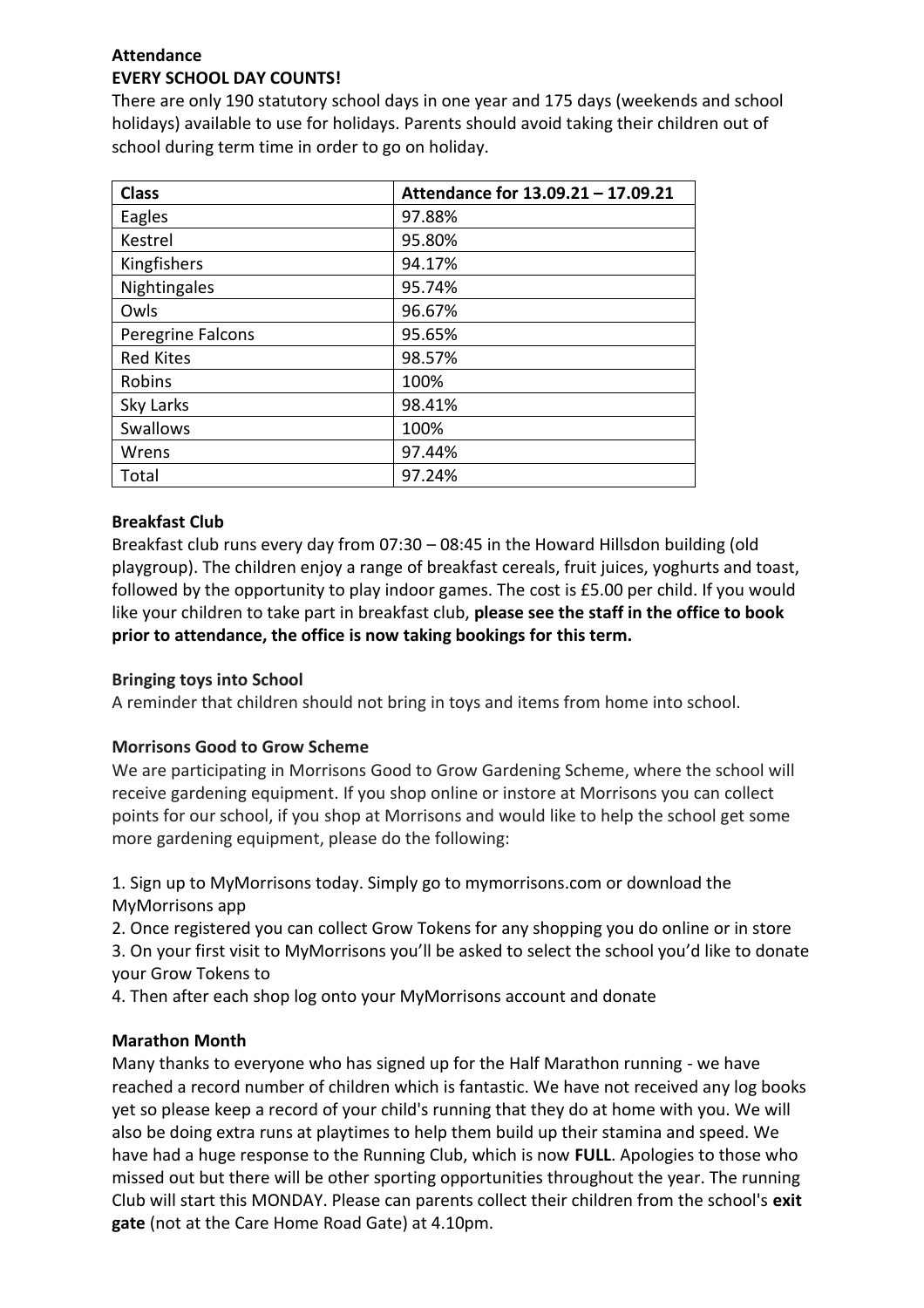## **Taster Dance Session with Mini-Professionals Dance Academy**

This will take place on THURSDAY 30th September at 3.10pm in the hall. There are 4 spaces left! Please see Mrs Phillips ASAP if your child is interested.

## **From the PTA**

The William Fletcher School PTA AGM is booked for Thursday 7th October at 7.30pm. It will be held in the school hall where social distancing can still be practised. We are also hoping to offer a zoom call for those that aren't able to make it in person. If you would like to attend in person or via zoom please

email [williamfletcherschoolpta@gmail.com](mailto:williamfletcherschoolpta@gmail.com) so we can ensure we have enough attendees and can cater accordingly. All welcome!

## **Step 2 Dance Lessons**

A local dance company Step 2 that comes into school has lots of lessons for all range of ages. Please see website below for further details: [Step 2 Dance Oxford Homepage](https://www.step2dance.co.uk/home) — STEP 2 DANCE

## **Yarnton Youth Netball**

Open to boys and girls in years 3, 4, 5 & 6 from William Fletcher School. Training is on Wednesdays at the school, after school until 4pm. Places are limited, and if you are interest in your child taking part please email [yarntonyouthnetball@gmail.com](mailto:yarntonyouthnetball@gmail.com) for more details. This year we will be asking all youngsters involved to become members of England Netball for a small one-off fee, so that we can run the session as part of Yarnton Netball Club.

## **Yarnton Blues FC U9s (September 2021)**

Yarnton Blues Football Club – U9s are looking for players for next season (starting September 2021). If your child will still be aged 8 on August 31st 2021 and would be interested in joining the team, we have spaces available at the moment. Training sessions take place on Wednesdays at 17:30 at Yarnton Park, off Rutten lane.

\*\*Note: Football boots or astros, and shin pads required.

If you would like more information please contact the club secretary James Finnigan via email [\(secretary@yarnton-blues.co.uk\)](mailto:secretary@yarnton-blues.co.uk).

## **Forthcoming Dates**

# **October 2021**

| $04.10.21 -$ |                                   |
|--------------|-----------------------------------|
| 08.10.21     | Year 6 Bikeability                |
| 05.10.21     | Harvest festival                  |
| 06.10.21     | Tempest individual photographs    |
| 15.10.21     | Learning cards go home            |
| 15.10.21     | Year $3 - 6$ X Country            |
| 18.10.21     | Learning cards returned to school |
| 19.10.21     | Parent-teacher discussions        |
| 20.10.21     | Parent-teacher discussions        |
| 22.10.21     | Term 1 ends                       |